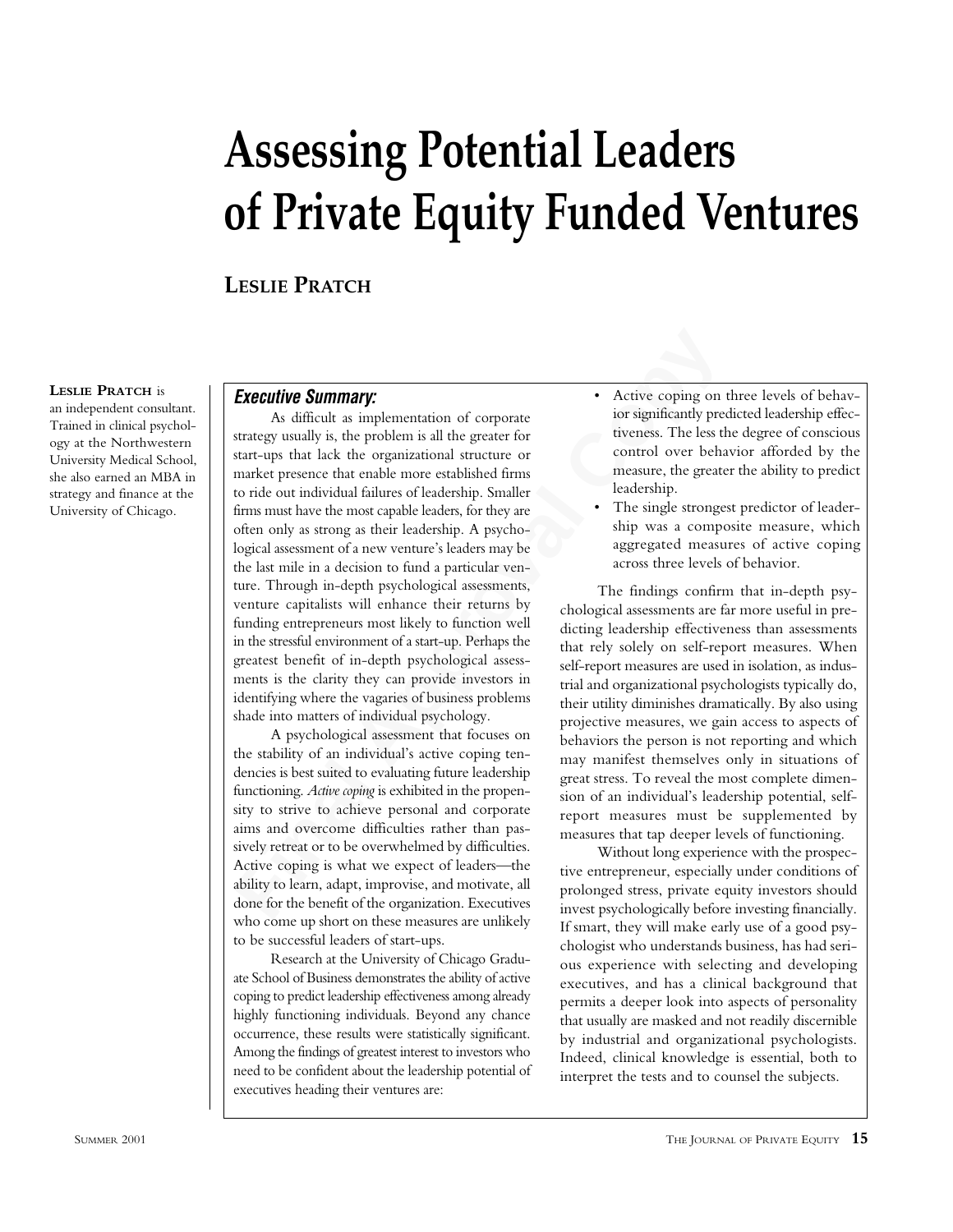Can private equity investors screen for leaders most likely to be effective in start-up firms, where standard operating procedures are lacking and where the competitive environment is exceptionally dynamic? Can investors increase the odds that their ventures are managed by executives who can create goals in the absence of explicit direction, take initiative, overcome resistance, tolerate uncertainty, handle rivals, motivate others, and learn from defeats? Underlying each of these attributes is the readiness to confront and master enormous amounts of stress the experience of ambiguous, novel, or rapidly changing situations in which the stakes are understood to be high.

uous, novel, or rapidly changing ities. Within this framework, human backes are understood to be high. fragmented and reactive either to fixed, fragmentical active either to fixed, high incurring has no choice but or respo Successful leaders not only tolerate stress, they thrive on it. Using powerful psychological tools to assess the ability to function in stressful situations, researchers in clinical psychology at the University of Chicago Graduate School of Business undertook the first systematic effort to identify in advance individuals with the psychological resources needed to be successful leaders. This research confirms that assessment tools far more powerful than any in use today can reduce the uncertainty investors experience when evaluating executives under consideration to head new ventures. Below, we describe the conceptual framework underlying this research. Additionally, through the medium of four cases, we demonstrate the usefulness of this approach to investors in start-ups.

Individuals most likely to prosper in start-ups are those who can use their knowledge, intelligence, experience, and interpersonal skills to cultivate opportunities and fend off threats. Indeed, it is the ability to tolerate and master stress that allows leaders to adapt creatively to circumstance. This capacity, in turn, depends on the ability to develop continually new skills for coping with change. This readiness to cope with stress resembles a well-established construct in psychology called *active coping*. Active coping is an excellent predictor of the ability to function successfully as a leader.

Active coping, however, must be understood as a threshold competency. Its presence is a necessary but not sufficient condition for effective leadership. Effective leaders need to be more than active copers. They must possess the motivation, specific knowledge, and aptitudes needed to lead in any particular situation. Each of these has a dimension that must also be examined by a battery of clinical techniques that allow the psychologist to assess whether the individual's capacity for active coping is well integrated with other dimensions of the individual's personality. But let us be clear: Without the capacity for active coping, the chances of an individual being a successful executive in a stressful environment diminish dramatically.

The conceptual framework of active coping is almost unknown to organizational and industrial psychologists who consult with businesses on matters of leadership. These psychologists attempt to analyze and explain how an individual performs in isolation from developmental processes that may have led to his or her present state. They frame accounts of personality in terms of one major quality at a time (e.g., extroversion, judgment, dominance) and only secondarily in terms of the relationships among these qualities. Within this framework, human behavior is essentially fragmented and reactive either to fixed, and in many respects mechanical, inner thoughts or dispositions, or to externally imposed pressures and reinforcements. In effect, the person has no choice but to respond in a predetermined, circumscribed manner—what we consider *passive coping*.

Worse, information about these qualities is commonly obtained from self-report measures. These measures tap consciously controlled behaviors and are subject to deliberate and even unintentional distortion (we hold beliefs about our behavior that just aren't true). Highfunctioning individuals—particularly those in line for top leadership roles—will have learned to reveal what makes them look good and to conceal what does not. Such measures are unreliable predictors of leadership.

If passive coping implies the inclination to submit automatically to internal and external demands, active coping implies the opposite—the readiness to select, from among an array of possible responses, those that seem most able to maintain a balance between internal demands, including one's values and beliefs, and external ones. In many cases, the response selected is a novel one, specifically created for the situation being encountered.

Conceptually, active coping is a characteristic of a psychologically healthy personality. Leaders who possess such personalities can tolerate the stress inherent in openly perceiving challenging or threatening events. Moreover, they can formulate and implement strategies to meet or resolve such challenges. These strategies, which operate consciously and unconsciously, are designed to seek an adaptive balance between external environmental demands, regulations, and constraints, on one hand, and psychological aspirations, needs, and morals, on the other. Active coping speaks to the tactical resourcefulness and flexibility—including the readiness to learn from failure—required to achieve one's larger goals.

Operationally, active coping is exhibited in the propensity to strive to achieve personal and corporate aims and overcome difficulties rather than passively retreat or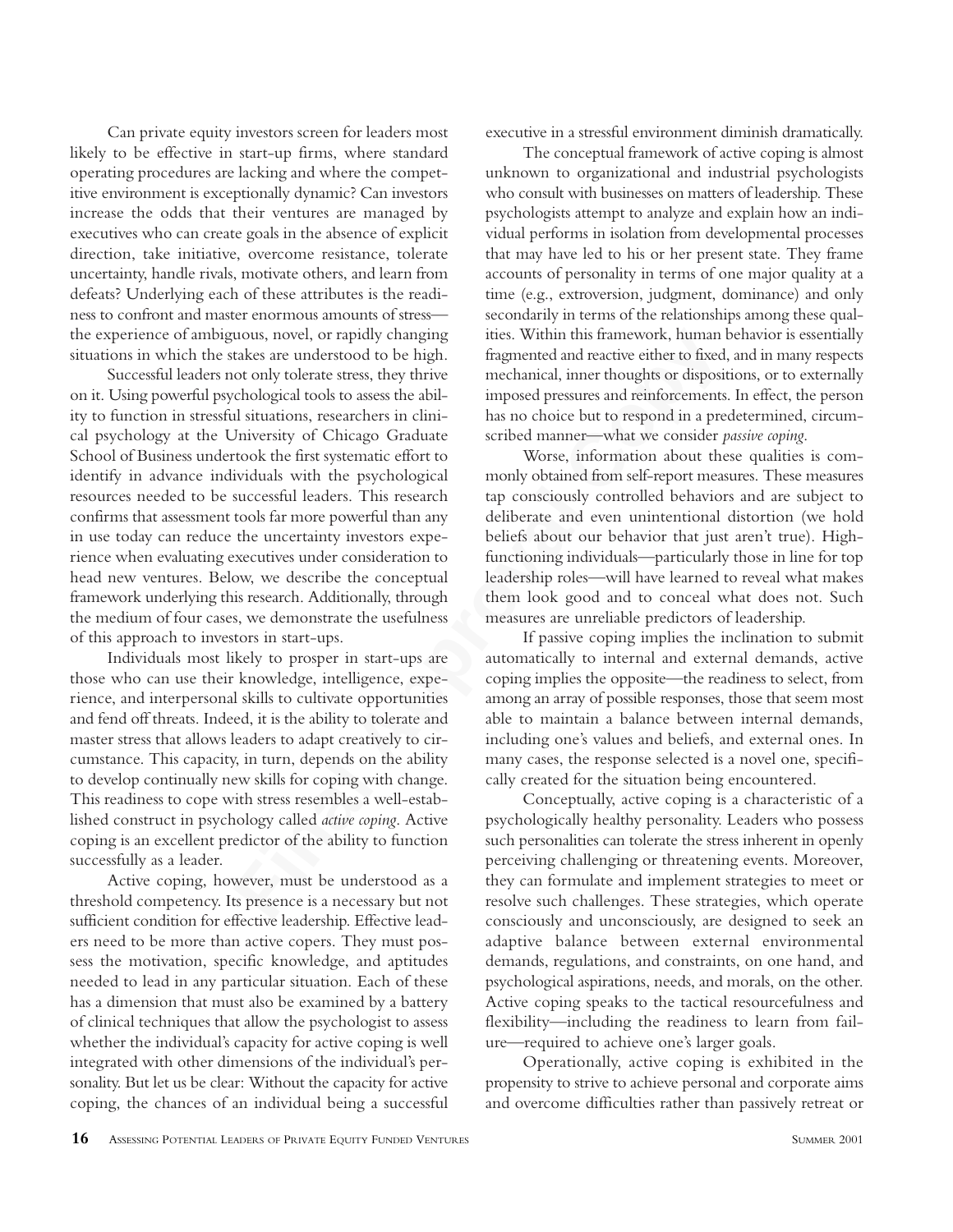be overwhelmed by difficulties. Active coping is what we expect of leaders—the ability to learn, adapt, improvise, and overcome conflicts. Executives who come up short on these measures are unlikely to be successful leaders.

#### **ASSESSMENT OF ACTIVE COPING**

It is rare that we admit that we are stubborn, hostile, or disingenuous—it's especially rare in meetings with potential investors. To the contrary, we are all persistent, assertive, and sincere, and our responses on self-report measures and in interviews are calculated to demonstrate these qualities. Even the most astute interviewer will have trouble distinguishing stubbornness from persistence. Moreover, the dysfunctional aspects of a personality may not bubble to the surface until the individual experiences severe stress, when the need for capable and adept functioning is greatest. It is usually only under stress, in fact, that an individual's true character will out.

It is critical to identify in advance tendencies that may suggest a psychologically unhealthy personality structure—signs of rigidity, indecision, rage, or recklessness, for example. Judgments must be made about whether these tendencies could undermine the person's leadership enough to reduce his or her ultimate effectiveness. What investors need is a flight simulator for psychological functioning—a safe and ethical way of putting individuals into stressful situations to evaluate their ability to cope with the kinds of stress they would encounter as leaders of a risky business. Fortunately, by assessing one's capacity for active coping, clinical psychologists possess a methodology that functions as a proxy for the skills, abilities, and strengths demanded of leaders of start-ups.<sup>1</sup>

The assessment of active coping requires a battery of assessment techniques that range from structured to unstructured, and from objective to projective. Structured tests and objective assessment techniques represent clear, unambiguous stimuli that permit a high degree of conscious control over what is revealed about the self. Such techniques include self-report measures, behavioral interviews, and simulations. Unstructured tests and projective techniques, by contrast, present relatively vague and ambiguous stimuli that provide little structure to guide the response. They thereby reveal aspects of individual functioning related to underlying structural dimensions inaccessible to objective tests.

The most distinctive aspects of active coping operate at levels that the subject being assessed can neither identify nor control. The assessment of active coping demands that to generate a response, one must fall back on one's inner psychological resources. There is no pretending, no role-playing, and no faking good. Nothing about the assessment allows one to rehearse a response or give a canned answer. The subject has no cues for how to answer, and no answer is right or wrong, good or bad. Formal education, training, and work experience neither enhance nor detract from the adequacy of one's response. What makes the assessment of active coping so powerful and useful—is its psychological realism. This psychological realism is what gives it its tremendous ability to predict how an individual will actually function as a leader in a variety of stressful situations.

In 1957 Timothy Leary2 developed a model of personality functioning that can be used as a practical tool to make predictions about an individual's likely effectiveness in leading start-up ventures. Leary proposed that personality dynamics could be understood in terms of how consistently the same conceptual variable (an appetite for power, for example) appears across different levels of an individual's consciousness. Operationally, Leary characterized these levels in terms of the degree of awareness an individual possessed of his or her personality strivings and functioning. The levels ranged from overt and consciously controlled to covert and ever-decreasing conscious control.

md our responses on self-report<br>
ical realism is what gives it its tre<br>
we are calculated to demonstrate predict how an individual will actual<br>
the most astute interviewer will in a variety of stressful situations.<br>
hing s By using a battery of psychological tests that assessed behaviors along a spectrum of stimuli that ranged from objective and highly structured to projective and unstructured, Leary noted that motives that appear one way at levels subject to the individual's conscious control often operate differently at deeper levels, where the individual has less (or no) control over their expression. He argued that such discrepancies—how a motive expressed itself at a conscious level versus how it expressed itself at an unconscious level—indicated that the individual was in a state of intrapsychic conflict or personality disequilibrium. Other things being equal, a personality system in conflict would strive to reduce conflict or achieve balance by changing overt behaviors in the direction of the unconscious tendencies, toward the deeper, less consciously controlled levels of functioning. In this way, unconscious strivings beyond the range of the individual's conscious control would influence conscious feelings, cognitions, and actions.

> Assessing behavior across different levels of conscious control serves to balance what the subject wants to reveal and what he or she is repressing or disavowing. Projective tests provide a check on the validity of what subjects may claim or assert about themselves. Desires,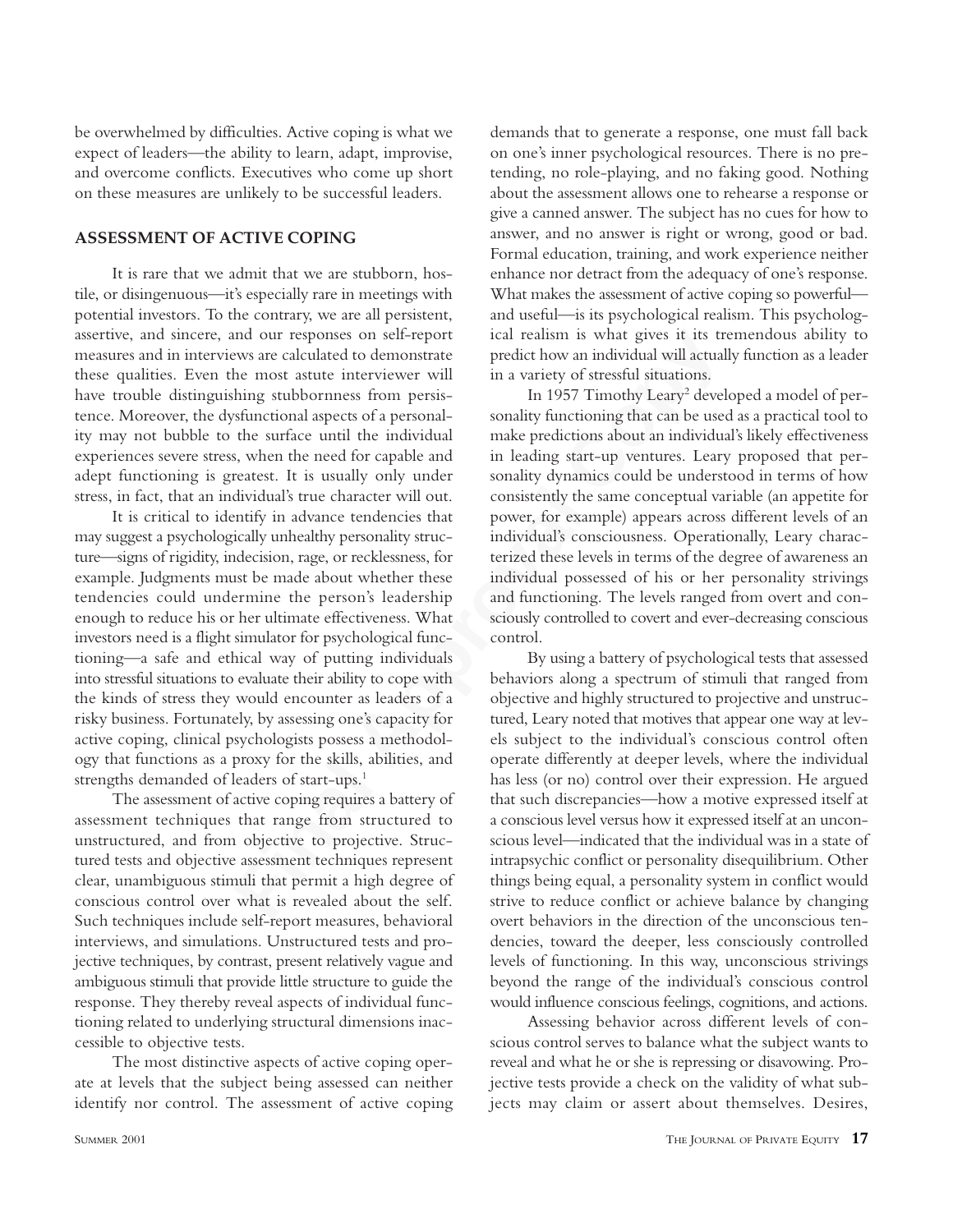motives, and fears that may not be expressed in everyday behavior and become manifest only when the individual's defenses against them do not remain intact will emerge on projective tests. They become manifest only when the individual's defenses against them do not remain intact. Two conditions generally precipitate such a breakdown situational and developmental. A person who feels anxious with authority figures may develop a self-image as independent and not requiring guidance and may seek out work environments lacking bosses. If suddenly required to report to an authoritarian boss, the anxiety that had formerly been kept at bay is likely to emerge. Developmental shifts may also release repressed material. A man thrust into a situation requiring him to be a father figure may reject the generative role if being a capable subordinate defends against unconscious rage towards his own father.

Projective techniques are designed to predict behaviors under conditions of change, when an individual's defenses are tried and are most likely to crumble. Selfreport measures, by contrast, are best able to predict behavior in stable situations (assuming subjects are able to describe themselves accurately). The best functioning is stable and consistent across all levels, conscious to unconscious. A clinical psychologist assessing an individual's capacity for active coping will look for its consistent expression across all levels of behavior, from the most superficial to the deepest. Such consistency implies stability in personality functioning.

This point is best illustrated by two imagined examples. An executive in line for a promotion into a top slot may assert his or her willingness to lead by responding to an industrial psychologist's self-report measures in a manner that indicates strong active coping. In fact, this executive will probably work hard to convey the impression of being the kind of leader he or she believes the role requires. He or she may claim to relish taking command. But the deeper projective measures might elicit responses indicative of passive coping. The executive may harbor deep-seated fears of behaving aggressively. This response pattern, characteristic of a syndrome known as "protest masculinity," would characterize a person who has compensated for underlying passivity and dependency by exhibiting hyperactive, dominant, and aggressive behavior on the surface. A blustery male with deeper passive coping tendencies is likely to succumb to the underlying passivity. In the long run, he will not be an effective leader, as his passivity may well emerge at precisely the time his decisive leadership is in dire need.

By contrast, the overt passive behavior of a Japanese

woman, as culturally conditioned and as confirmed by selfreport measures, but with strong underlying active coping tendencies as measured by projective techniques, is likely to change in the direction of her more assertive, autonomous unconscious tendencies. Given the right opportunity, she may well emerge as an excellent leader.

Ideally, the best leaders show consistent active coping across all situations and levels of their psychological functioning. Their personality structures will be stable and resilient, endowing them with the readiness to lead at precisely the time of its greatest need.

#### **THE CHICAGO RESEARCH**

In 1993, the present author led research in clinical psychology at the University of Chicago Graduate School of Business to predict whether active coping could be used as a variable in Leary's model to improve the selection of business leaders. We were especially interested in identifying those in an elite population of already high-functioning individuals, who would emerge as the most effective leaders in unstructured, rapidly changing situations that resembled a start-up business.

ian boss, the ambieny that had formation in cisely the time of its greatest need.<br>
Sikely to emerge. Development<br>
repressed material. A man thrust **THE CHICAGO RESEARCH**<br>
g him to be a father figure may<br> **FINE CHICAGO RESE** Our particular assessment strategy examined three of Leary's five levels (two were discarded as inappropriate for our purposes). The superficial level, consciously controlled behaviors, was assessed using interview statements and self-report measures (e.g., the Ways of Coping questionnaire). These measures deliberately mimicked those used by industrial and organizational psychologists. The next level, semiconsciously controlled behaviors, was assessed using a semiprojective technique, where the subject was asked to complete a series of open-ended sentence stems (e.g., "He was happiest when"). The deepest level, unconscious behaviors, was assessed using a projective technique. The subject was asked to make up stories to describe a set of ambiguous pictures. In responding to semiprojective and projective techniques, the subject is not fully aware of the meaning of what he or she reveals.

Using self-report, semiprojective, and projective techniques, we obtained measures of active coping across three levels of psychological experience. We argued that the greater the stability of active coping across levels, the better the leadership across situations and over time. Therefore, interlevel congruence would be most highly correlated with leadership effectiveness. Individuals who can accept the full array of their individual motives and desires are more likely to find socially appropriate ways to express them. They therefore exude an aura of genuine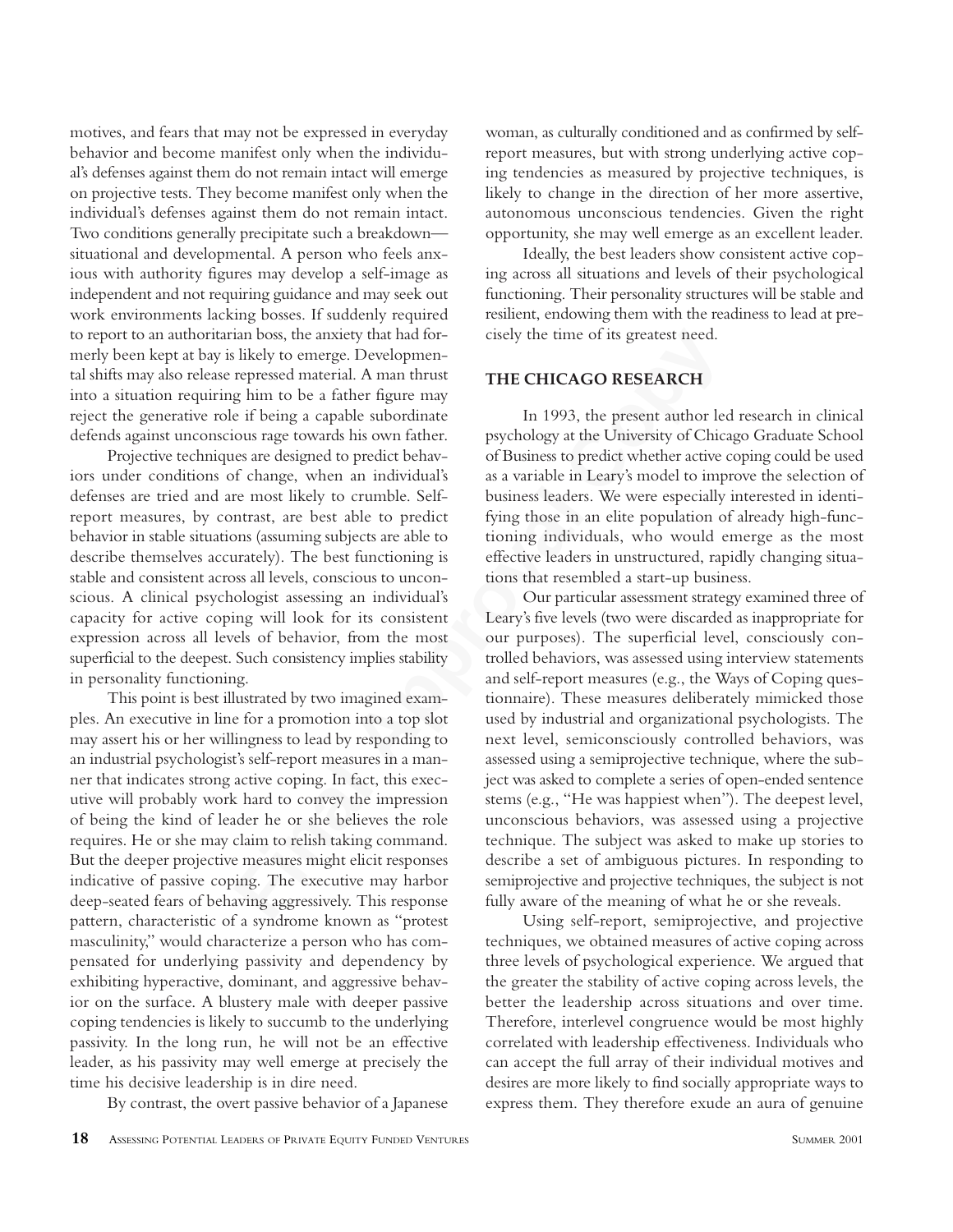openness. This authenticity increases the probability that they will be more open and flexible in dealing with a situation at hand. Conversely, individuals who cannot accept and integrate their different motives and needs are more likely to invest energy in keeping these parts from awareness and thus be more constricted in their ability to deal with the external world. These latter individuals are susceptible to responding poorly in situations that evoke these warded-off parts of their personality, rendering their leadership less effective.

arch examined the various measure ory, sample, setting, methods, measure for their ability to predict inter-<br>for their ability of predict inter-<br>and Jacobowitz, 1997, and Patch and Jacobowitz detersing of MBA candidates<br>
a The Chicago research examined the various measures of active coping for their ability to predict interpersonal judgments of leadership effectiveness. Participants in these studies were an elite group of MBA candidates selected to take part in an intensive, experiential leadership education and development program at the business school called LEAD. All first-year MBA students are required to take LEAD. The program is facilitated by a group of 50 second-year MBA students, selected in the winter of their first year from a pool of approximately 200 applicants. A faculty-student committee chose facilitators on the basis of interviews and essays regarding the students' motives and aspirations to be a LEAD facilitator, and their performance the previous fall as LEAD students. Selection criteria also included perceived leadership potential, including leadership competency, ability to function as part of a team, and ability to inspire trust and motivate others. During the spring and summer terms, the LEAD facilitators designed and developed a course on leadership, which they delivered during the fall term to the incoming MBA students.

Although faculty supervised and graded the facilitators, the facilitators functioned as a leaderless task group. There were virtually no predefined roles or duties. Facilitators had to define their own procedures for decision-making, planning, and problem-solving. As the program got underway, every facilitator was therefore potentially a leader. Because the emergence or success of a leader frequently hinges on the perceptions of his or her effectiveness by peers and superiors, the program provided an ideal setting for the empirical examination of the relationship between personality and the potential for leadership.

Facilitators were administered the psychological tests at the beginning of the nine-month program. At the end of the program, faculty and students evaluated each student on his or her individual leadership effectiveness. The Chicago studies demonstrate that active coping is a necessary determinant for successful leadership. Facilitators perceived to be the most effective leaders by superiors and

other group members were also those who emerged as leaders in terms of informal prestige in the group. The findings confirm that a multilevel assessment is far more useful in predicting leadership effectiveness than relying solely on self-report measures, as is common today. By also using projective measures, we may capture aspects of behaviors the person is not reporting and which may manifest themselves only in situations of great stress. Adding the deeper levels of functioning to a psychological assessment enhances the predictive validity of the findings. (Details of the theory, sample, setting, methods, measures, and results, can be found in Pratch and Jacobowitz, 1996, Pratch and Jacobowitz, 1997, and Pratch and Jacobowitz, 1998.)

The facilitators who scored highest on the measures of active coping were also those who, nine months later, emerged as the most effective leaders. Moreover, as the behavior assessed became less subject to conscious control, the ability to predict an individual's leadership effectiveness increased. Beyond any chance occurrence, these results were statistically significant. Among the findings of greatest interest to investors who need to be confident about the leadership potential of executives heading up their ventures are:

- Active coping significantly predicted leadership effectiveness across the three levels assessed. Moreover, the less the conscious control over behavior, the greater the ability to predict leadership.
- Aggregating the three levels of active coping into a composite measure called integrative capacity produced the single strongest predictor of leadership effectiveness. This finding supports the utility of viewing and assessing personality as a complex whole rather than as fragmented into isolated traits. This finding is powerful evidence that approaches favored by industrial and organizational psychologists are not especially reliable predictors of leadership.
- Integrative capacity speaks to the psychological genuineness associated with openness to the full array of one's motives and desires. The faculty and students who selected the facilitators were unfamiliar with the concept of active coping and the hypothesis that it would be associated with leadership. Yet intuitively they identified those characteristics associated with integrative capacity when they selected facilitators, as evidenced by the fact that the facilitators scored systematically higher on measures of active coping than a com-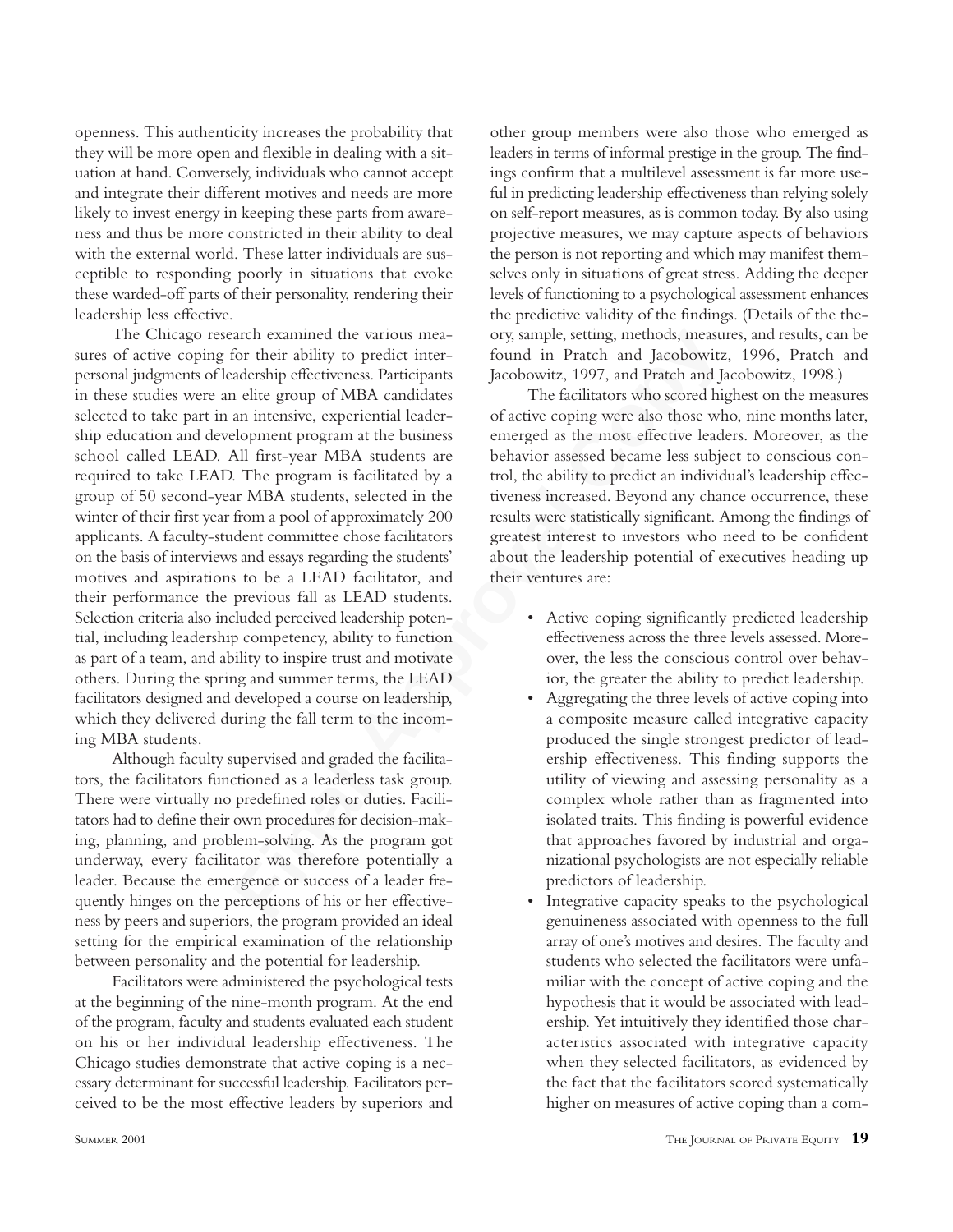parison group of students who applied but were not selected.

- This pattern of findings confirms the inadequacy of relying exclusively on self-report measures to select business leaders. Self-report instruments need to be supplemented by deeper psychological tools to reveal the most complete dimension of an individual's functioning as a leader. This is what psychodynamic theory suggests and what industrial and organizational psychology resists.
- The higher associations between active coping and leadership occurred on the semiprojective and projective measures. This implies that less structured instruments are useful to expose personality tendencies that the individual may disavow. In avoiding, circumventing, or blocking these tendencies from awareness, the individual consumes psychological energy that could otherwise be available to cope adaptively with external demands.
- Nevertheless, the measures of active coping at the self-report level were significantly correlated with leadership. For example, subjects who described themselves as aggressively confrontational or who admitted to blaming others (both are examples of passive coping) were also judged as the least effective leaders. Subjects who willingly present themselves in an unfavorable light are unlikely to be lying. Therefore, self-report measures quickly weed out poor leaders. However, the self-report measures had the weakest correlations with leadership effectiveness.
- Self-report measures are most useful if their findings are used in conjunction with the findings of semiprojective and projective measures. When self-report measures are used in isolation, as industrial and organizational psychologists typically do, their utility diminishes dramatically.
- Intelligence (using GMAT scores as a signal of intellectual ability) did not predict leadership. Contrary to conventional wisdom and to what we had expected, neither the verbal nor quantitative scales were correlated with leadership. (Several years ago it was widely held that prospective MBA students who scored higher on the verbal sections of the GMAT would make better business leaders because presumably they could speak and argue more effectively and were regarded as more socially well rounded than those who were

more quantitative-minded.) Beyond a threshold level of intelligence (and this level is situation-specific), intelligence does not significantly affect an individual's effectiveness as a leader.

Within the LEAD group, the students who were rated as the most effective leaders had the highest scores on each of the measures of active coping. This finding is particularly important because the LEAD group was composed of high-functioning individuals each of whom was motivated to perform well as a leader and in fact was selected for his or her perceived leaderlike characteristics.

But let us be clear also about the limitations of active coping as a means to screen for leadership potential. Active coping is not meant to predict situation-specific, consciously decided-on strategies of handling problems. Nor can it be guaranteed that every individual who is an active coper will be a successful leader. Used in isolation, without reference to other aspects of the individual's personality and knowledge of the context of the role, it merely identifies psychologically stable and resilient individuals. It does not indicate whether the individual is right for any particular leadership role.

coiations between active coping<br>
for perform well as a leader ane<br>
occurred on the semiprojective<br>
measures. This implies that less<br>
measures are useful to expose per-<br>
Fig. that the individual may dis-<br>
are the individual Different business situations frequently require different psychological constellations. A psychologist must have a feel for the particular organization and situation for the assessment to be most useful. This would include, for example, understanding the firm's operating environment, its competitive strategy, and how the subject will be expected to interact with colleagues. These facets of business reality have been neglected in traditional psychological assessments of leadership. Understanding the person–organization interface requires in-depth interviews with financiers, directors, recruiters, and members of senior management. This permits the psychologist to gain an understanding of the responsibilities for which the candidate is being considered. Absent knowledge of the context and technical requirements of the role, a psychological assessment is unlikely to yield the most powerful insights regarding an individual's future functioning in the role.

> Perhaps most important in predicting an individual's likely effectiveness is the experience and skill of the clinician conducting the assessment. If smart, private equity investors will not invest financially before investing psychologically. They will make early use of a good psychologist—not just a paper-and-pencil tester, but one who understands business, has had serious experience with selecting and developing executives, and who also has a clin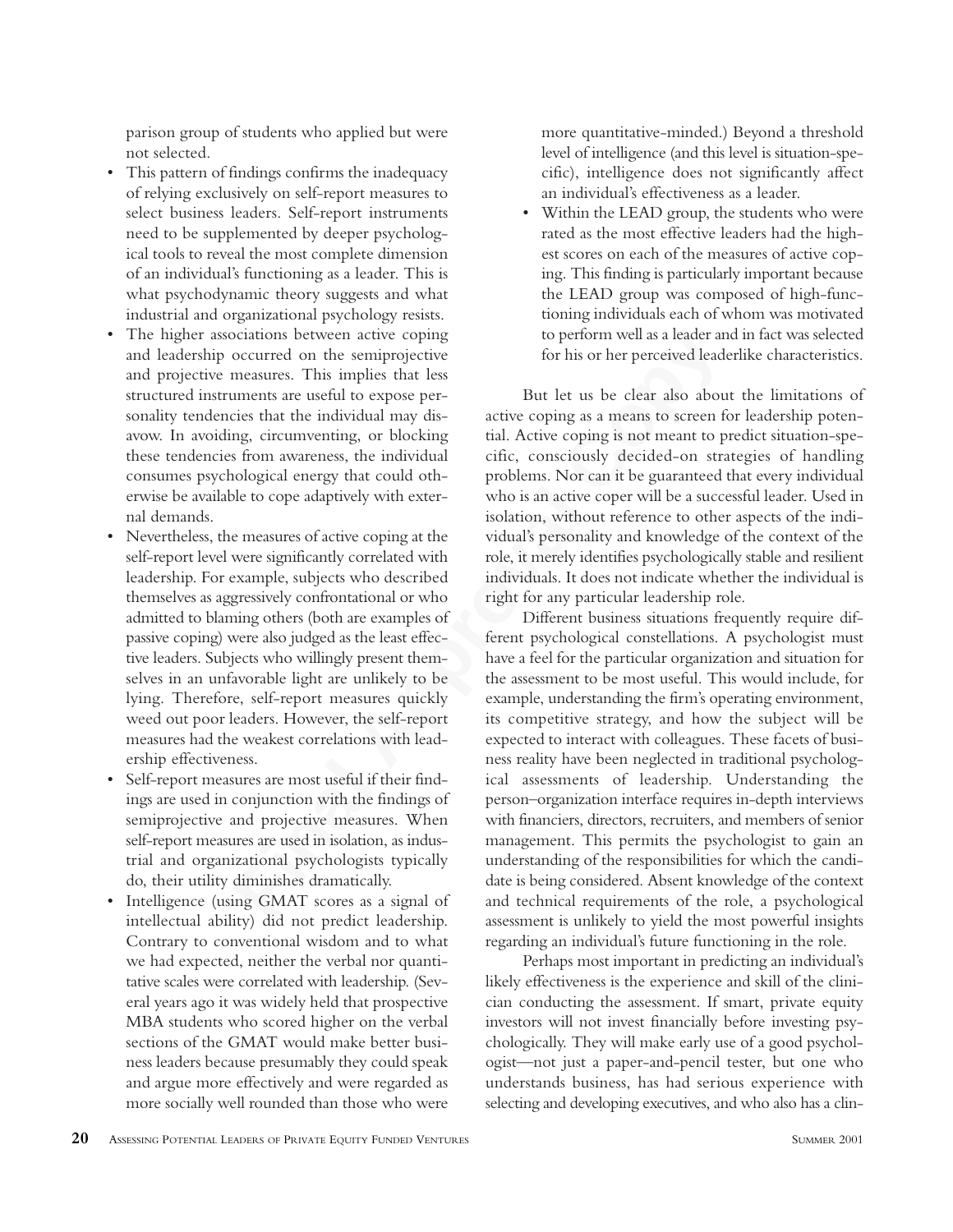ical background that helps him or her look more deeply into aspects of the personality that usually are masked and not readily discernible to the layperson.

#### **CASES**

The cases below demonstrate how in certain situations an individual's coping style can be compromised, resulting in diminished effectiveness. It is precisely these kinds of situations that can be pinpointed by assessing active coping in conjunction with other personality and organizational dynamics. Such an assessment allows us to determine the fit of the person with the stressors of a particular situation. To illustrate the usefulness of this approach, we provide excerpts from psychological reports on four executives within the same Fortune 500 industrial company.

Less than a decade old, the company was founded by a group of private investors seeking to exploit opportunities in a rapidly consolidating industry. Assembled through numerous acquisitions, the company went public several years ago. Its competitive environment is unlikely to settle down in the foreseeable future. Growth is likely to come through further acquisitions. There are few managers and little in the way of procedure and routine in its operations.

The first case describes the psychological functioning of the company's CEO, whom we will call Mark. His is an excellent example of how the leader's psyche can affect a company's performance over time. Exceptionally capable at building the business in its earlier stages, Mark is unable to relinquish control over operations in order to focus on strategy. The company is now foundering.

The three remaining cases describe vice presidents in charge of the company's financial operations in different parts of the world. The required behaviors and accountabilities of their roles are virtually identical. These executives—Brian, Peter, and Mauricio—display many of the qualities that we associate with effective business leaders. Although all are active copers in most situations, each is psychologically quite different. The investments in their personal growth and development the company needs to make are also quite different. Brian and Peter both warrant grooming as future chief executives. Mauricio, although very effective at his job, has deep-rooted psychological issues difficult to address in a workplace setting. His growth and maturity will come only through longterm psychotherapy. Barring a major personal crisis, however, it is unlikely that he will see the need.

These four executives were administered a complete battery of psychological tests, including the semiprojective and projective techniques used in the Chicago research. These instruments, in conjunction with detailed developmental histories, provided information that formed the basis for generating a full understanding of the implications of their psychological functioning and their styles of leadership. Much of this additional information is not directly discussed in these excerpts but would be part of a complete and rigorous assessment process. Numerous details have been changed for reasons of privacy.

#### **Mark, 53, (CEO)—Excerpts**

*Background.* Under Mark's leadership, the company needed less than eight years to grow from \$80 million in revenues to nearly \$3 billion. Today the company is at a crossroads. Either it quickly grows itself into a \$5- 10 billion company (through acquisitions) or it makes itself an attractive target to be acquired. For two years, the company has successfully postponed a decision and as a consequence lacks a coherent strategy for moving forward. While it continues to make good acquisitions, these have been opportunistic, reflecting the company's ability to find attractive targets at good prices.

chassis and details have been changed for reason<br>
So. Such an assessment allows us to the difference person with the stressors of a par-<br>
Pisarcate the usefulness of this<br>
methodogical reprosesy for para-<br>
Illustrate the u A charismatic leader, Mark generates tremendous excitement. He is intelligent and endlessly hard working, and he believes there is a moral center to his work. He is highly ethical, a strong communicator, and extremely good at connecting with people, particularly important customers. Far more than is common in the industry, he has attempted to make the company's organization and decision-making style reflect his personal values. Here he has been very successful, as the company enjoys a warmer and more collegial environment than its competitors. Because he skimmed off the best executives from the firms he acquired, the company's most senior operating managers were previously regarded as exceptionally capable. As these executives left or retired, Mark has not been as successful in finding replacements of the same caliber.

> Mark's leadership style, unfortunately, makes for an organizationally opaque senior management. He refuses to publish an organization chart, and (reminiscent of the Ford Motor Company under the original Henry), employees risk being fired if they are discovered to have produced their own. Lacking titles and clear lines of authority, senior managers are forced to debate important matters in seemingly endless meetings and conference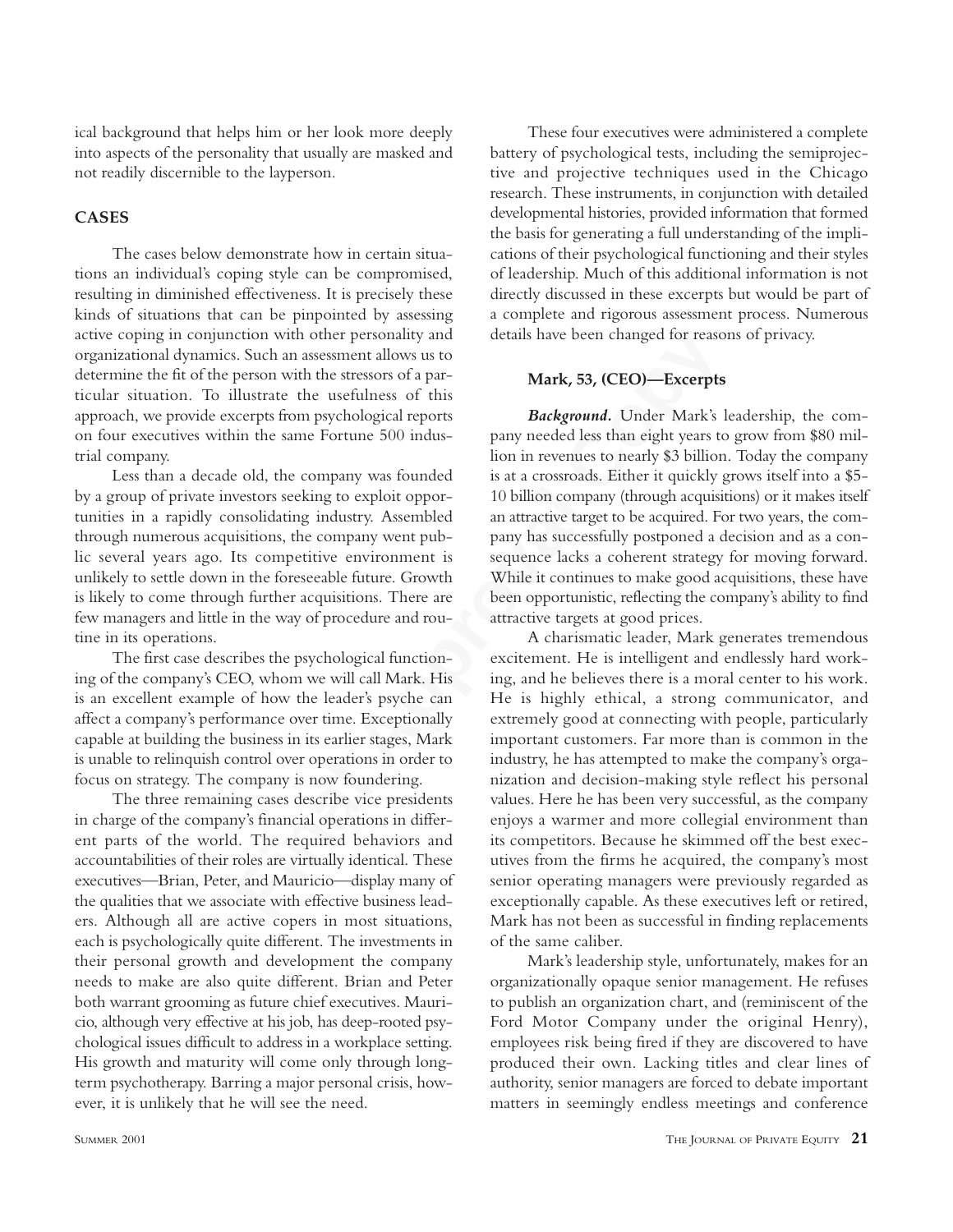calls. As inclusive and consensus-oriented as this process may be, it is all but guaranteed not to produce results. Important matters (and far too many trivial ones) are necessarily kicked upstairs to Mark, as he alone possesses final decision-making power. Mark, in fact, enjoys meddling, and does not hesitate to overrule and ignore his senior executives when it pleases him, doing so without explanation or justification.

Despite the peculiarities of Mark's leadership, the company prospered. In 1998, Mark announced he planned to retire in three years. No longer able to ignore the company's organizational shortcomings, the board of directors pressured Mark to remedy them before he retired. Their concerns centered on the interplay between strategy and structure. Mark resisted their pressure, and the more he resisted, the more they applied pressure.

*Assessment*. The projective techniques indicate that Mark's internal conflicts over issues of power and authority undermine his considerable conceptual and interpersonal abilities. These conflicts emerge in a leadership style carefully tailored to play to his strengths and avoid his weaknesses. Mark has organized the company around his psychological need to deny that power and authority even exist. He resists formal hierarchy and uses the rhetoric of consensus and empowerment to pretend that all managers have a more or less equal say. The company possesses a careful vocabulary about managerial roles and their relative power. Managers, in fact, are never managers—they are leaders. Subordinates are never subordinates—they are protégés who take direction from their leaders. Mark is very definitely not the CEO—he is merely "a leader of leaders," and often a "teacher." Despite his apparent aversion to hierarchy and the trappings of power, Mark is almost despotically autocratic and arbitrary. Although he could never admit this, he makes it very clear that he, and he alone, is in charge.

Mark is unwilling—terrified even—of admitting what projective measures indicate is his passionate desire for power. Desiring power means yielding to aggressive impulses that are extremely frightening to him. Consequently, he must disavow them. At a very deep level of his psyche, he cannot tolerate his impulse to act aggressively. He wants very much to act rashly, even destructively, towards others while fearing that their intentions towards him are equally malign. The only way he knows how to control this impulse is to deny it exists—power, authority, hierarchy are simply assumed away. Of course, power, authority, and hierarchy do not magically disappear because Mark refuses to talk about them. His decisionmaking style, in fact, is fundamentally quite aggressive do unto others before they do unto him. On the behavioral level, therefore, he effectively emasculates other executives while doing everything in his power to avoid being emasculated by them.

The company has been unable to commit to a particular growth strategy because Mark resists the advice of his directors, consultants, and his own strategic planners. He does not want to be hemmed in by anyone imposing options and choices—even if he agrees with their suggestions. Similarly, he resists the mandates of the board to define an organizational structure that will survive his departure from the company.

is years. No longer able to ignore<br>
gestions. Similarly, he resists the manomizational shortcomings, the board of define an organizational structure is<br>
the to remedy density the board of define an organizational structure Armed with this understanding of Mark's decisionmaking style, the company's organizational and strategic shortcomings become apparent and easily explicable. When his control is challenged, he does not demonstrate active coping. Not only does he not allow his executives to make decisions, he is threatened by their competence. He tolerates capable executives only as long as they defer to his leadership. Even then, he sabotages anyone who might be a potential successor and rejects capable outside candidates. Action-oriented senior executives work around Mark's aversion to their making decisions by simply going ahead without consulting him and then "begging his forgiveness" for having been so rash and ill-considered. Using this tactic is an important way decisions are actually made, and senior executives regard teaching this tactic to their subordinates as an important element of preparing them for greater responsibilities within the company.

Mark's conflicts with the board of directors are almost preordained. Directors are effectively his only superiors, and he will do virtually anything to resist their giving him direction or their making decisions that he would prefer to make. Because he cannot tolerate headon conflict with the board, he usually will not overtly resist. Rather, he indicates his willingness to do as they would like while in practice he only goes through the motions. Mark is very good at dithering, using motion to give the appearance of progress. This is the reason the company has gone three years without the strategy/structure matter having been resolved. The directors' increasing frustration only makes them more insistent that he act, and the more they pressure him, the more he frustrates their desires. Mark's tactic with the board is effectively brinkmanship—to go eyeball-to-eyeball and then see who blinks first.

Mark does not—indeed, cannot—see himself as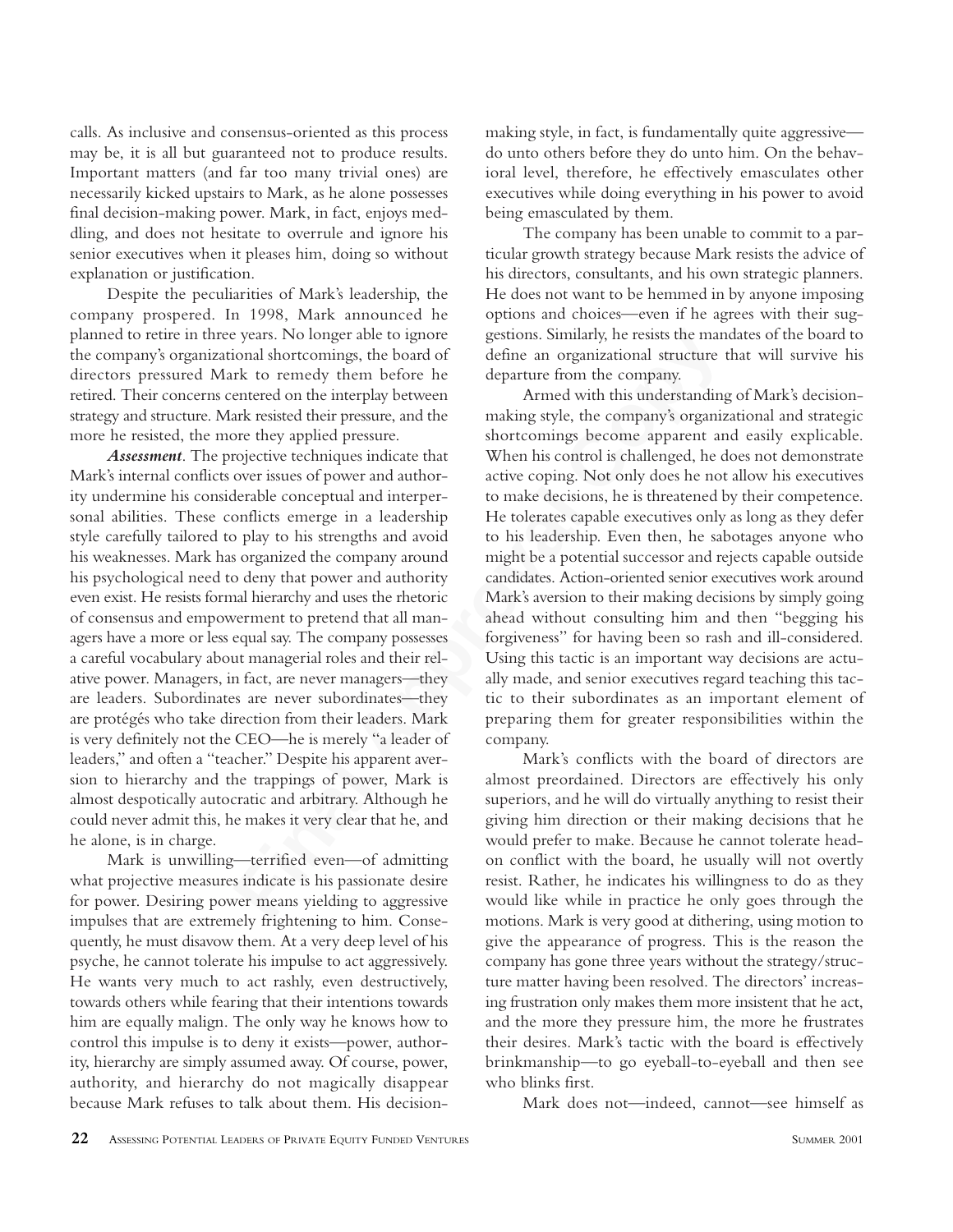hurting the company by these maneuvers. To the contrary, he regards himself in grandiose terms as the savior without whom the company would come crashing down. He inhabits the company's most dramatic role and believes that, in these stormy times, he alone can save the company—just as he alone built the company. By being free to be capricious, to overturn decisions as he sees fit, he is able to preserve his power as pure potential, giving it a pristine quality that denies the limits of his actual power the fantasy of a savior requires that he have unlimited power and make all decisions for the company. Despite his superficially nurturing and communal demeanor, other people's interests are finally of no interest to him. The company exists as the audience and opportunity for him to act out his fantasy of saving them from their mistakes. He does not comprehend how autocratic his behavior actually is.

Having an increasingly weak management team is unfortunate because Mark sincerely does not want to fail. At work, he is driven not only by a tremendous fear of failure—of which he is aware—but also by a fear of leaving an environment that is warm and familiar—of which he is not aware. The company he created has become his home. He has no outside interests, and few outside social affiliations. He does not want a successor because that means he will have to leave the home he has created for himself.

*Recommendations.* In many respects, Mark is the sort of leader a venture capitalist looks for to grow a startup venture into a profitable business. Mark is a gifted and creative strategist who sees the big picture and finds meaning in the challenge of changing the world and leaving behind a legacy. He does not seek to understand the future—he attempts to create it. He has a compelling, even gripping, vision and will take risks to make it a reality. He is detail oriented, exceptionally hard working, independent, and not easily impressed. He is deeply knowledgeable about the company's operations and its products. He is especially effective in attracting followers, which he does through his elegant and sophisticated use of language in explaining what he intends to accomplish.

But let us also be clear about his liabilities. He demands that the organization identify with him and become the living embodiment of his values. His "teaching" involves indoctrinating his executives through speeches, memos, and occasionally confrontations, which he almost always wins. Despite the pretense of a participative style, he dominates meetings and tends to overwhelm subordinates. Unconsciously, he wants to be a dictator but consciously tries to present the image of being a facilitator of equals. His unconscious wish to dominate others seeps through. Others sense it. It is evident in the effects of his leadership. But his mind sees only that which it wants to see and avoids that which creates so much anxiety that he must deny its existence. His leadership style is counterproductive at this stage of development of the organization. While he is relentless in pursuit of his goals, his passion is also marked by the primitive fear of extinction—Mark too willingly courts risk when the company would now be better served by procedure and routine. Adept at leading the company when it was smaller, Mark's methods have become inappropriate.

sions for the company. Despite his primitive fear of extinction—Mark<br>and communal deneanor, other risk when the company would now<br>and alternation, then the sine and compare and opportunity for him<br>when it was smaller, Mark Mark's hands-on, controlling style is not suited to a \$2.8 billion company that needs to become even larger if it intends to remain independent. What were once his strengths have become his weaknesses. Rather than cope actively with the new demands of his expanded responsibilities to set corporate objectives, he instead retreats into minutiae and trivia. When he does involve himself in operating decisions, his managers neither seek nor welcome his meddling. As the demands on his leadership have evolved, Mark has been unable to adapt. He still runs the company as if it were a start-up. He is not prepared to listen to advice or delegate responsibility and probably believes that on most matters he knows more and has better judgment than any of his executives—or directors. As more independent-minded players leave or are pushed out, succession becomes a particular problem. He runs the greatest risk of isolating himself at the moment of success.

Mark has a tendency toward grandiosity. When the company was smaller, this grandiosity was a kind of competitive advantage because it allowed him to inspire, lead, and build. As the company grew, however, its achievements fed his grandiosity while shrinking his span of control. Feeling less and less in control, he holds on even more tightly to the illusion that he is right and others are not. Were Mark less conflicted about power and authority, were his own psychological growth to track the growth of the company, he would be able to share his power and grandiosity with his senior executives so that they could operate in his stead, making decisions that he should not.

Mark's issues are deep-rooted. Once an active coper, his conflicts over power and aggression are so great that he expends too much psychological energy defending against them rather than coping with the actual demands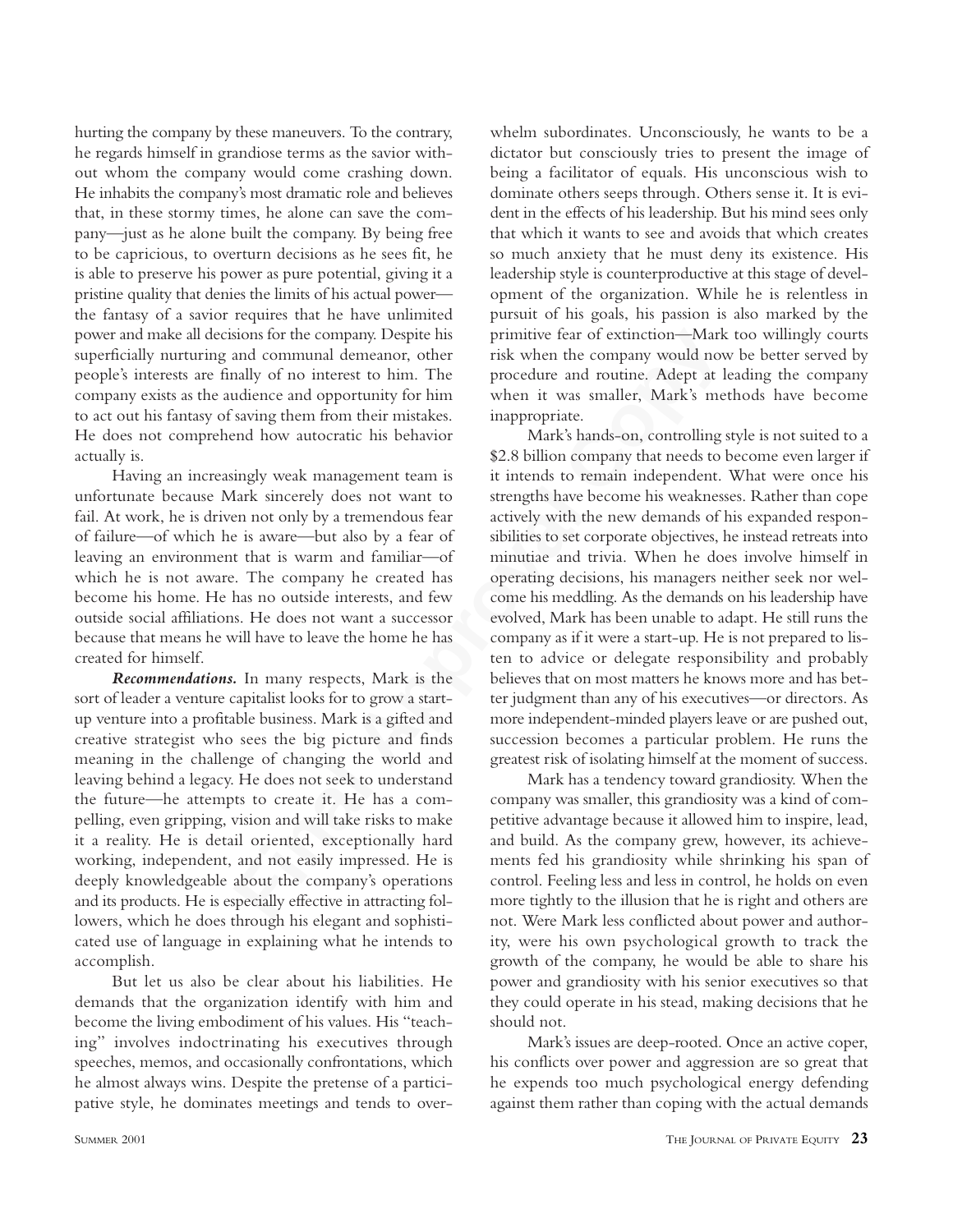of his role. At the age of 53, he is not likely to outgrow them and they can only be addressed through psychotherapy. Coaching and mentoring will not work because he is too emotionally remote. The problems identified by the board of directors over two years ago will, in all likelihood, continue to be problems. When the board finally loses patience, Mark will be ousted.

## **Brian, 30 (Vice President of Finance for the Company's Asian Operations)—Excerpts**

*Introduction.* Brian demonstrates congruency in active coping across levels of measures and in almost all situations. Unconsciously, he feels guilty about being successful and disavows his ambition. Although he strives to be successful, he becomes uncertain in situations that stimulate his competitive strivings. At such times, he can be overly circumspect in making decisions and may not move swiftly enough to prevent being exploited. This is his only vulnerability—the only time when he demonstrates passive coping. Because he is generally an active coper and has good mental health, his shortcomings are extremely amenable to change. With increasing maturity, Brian may well outgrow his anxiety. But in the meantime, he should be mentored to respond in an appropriately assertive way.

with opponents, which permits him<br>an demonstrates congruency in<br>units him<br>and the system is the system and the system and the system of the system and<br>a summation. Although he strives to meet some summation and the system *Assessment.* Brian is highly motivated to succeed and can be trusted to do the right thing. His integrity and values are beyond reproach. He pushes himself hard and expects similar dedication from those around him. Well organized, Brian paces himself well and tolerates sustained pressure. In stressful situations, as revealed by the semiprojective and projective measures (and confirmed by Brian and his work colleagues), he remains calm and deliberate without sacrificing a sense of urgency. Confident that all problems have solutions, he prefers to see tasks through to a conclusion. At times, however, the projective tests indicate that his conscientiousness can be excessive, causing him to devote more effort and resources to problems than others would consider reasonable.

Nevertheless, his judgment is generally sound. The psychological tests demonstrate that he sees the big picture as well as the details. He approaches problems in an orderly and analytical fashion. His thinking can be as abstract or practical as situations require. Cognitively, Brian's style is cautious and deliberate. His decision-making is thoughtful and logical. Aware of the limits of his expertise and knowledge, he does not move forward until he has a full understanding of likely consequences. Once he is confident he is doing the right thing, however, he is not afraid to act.

Brian, in fact, possesses an exceptional willingness to act under stressful conditions. He easily takes the initiative and urges others to follow his lead. Confident in his judgment and good intentions, peers and subordinates trust his leadership and defer to it. His humor is warm and affectionate, giving him a natural ability to ease tensions in groups. As confirmed by the projective techniques, he picks up on non-verbal cues and emotional nuances that words and actions may not otherwise convey. During disagreements, he is able to maintain a human connection with opponents, which permits him to advance his position without belittling others or needing to be hostile or aggressive. Brian meets all of the psychological requirements of leadership.

Brian is also, however, a near-ideal subordinate. Although he prefers to resolve issues on his own, his cautious cognitive style inclines him to seek guidance from senior, more experienced executives. He has the selfconfidence to accept direction without feeling diminished.

Brian is a basically trusting individual. Still somewhat naïve, he does not yet recognize early enough when others are dishonest or manipulative. His cautious style requires that he slow deliberations down to his own timetable. He prefers to examine a problem from every angle and mull over his response before acting. Many circumstances do not permit the luxury of delay. Brian needs to learn to act more quickly. While he usually knows what to do, he delays to make himself feel comfortable. He must learn to trust his judgment more so that he does act quickly when appropriate.

Brian delays acting because he feels guilty about his ambition. The semiprojective and projective tests reveal that this delay is related to a sense of guilt about his ambition. He fears that his competitive striving may destroy relationships that are sustaining to him. This causes him to dwell on problems and accept more than his share of responsibility for failures and mistakes. Indeed, he overextends himself, taking the world's troubles to heart. Moreover, when events do not unfold as expected, he becomes frightened and worried. He finds himself too tightly wound, unable to relax or sleep, and has difficulty concentrating on matters other than work.

Brian's core problem is his severe conscience. On the one hand it fosters his consistent integrity and pursuit of success. On the other hand, it imposes on him responsibility for matters beyond his control. To meet these selfimposed obligations, he overextends himself. He is unable to resist an inner voice of authority that compels him to take on more responsibility than is reasonable to accept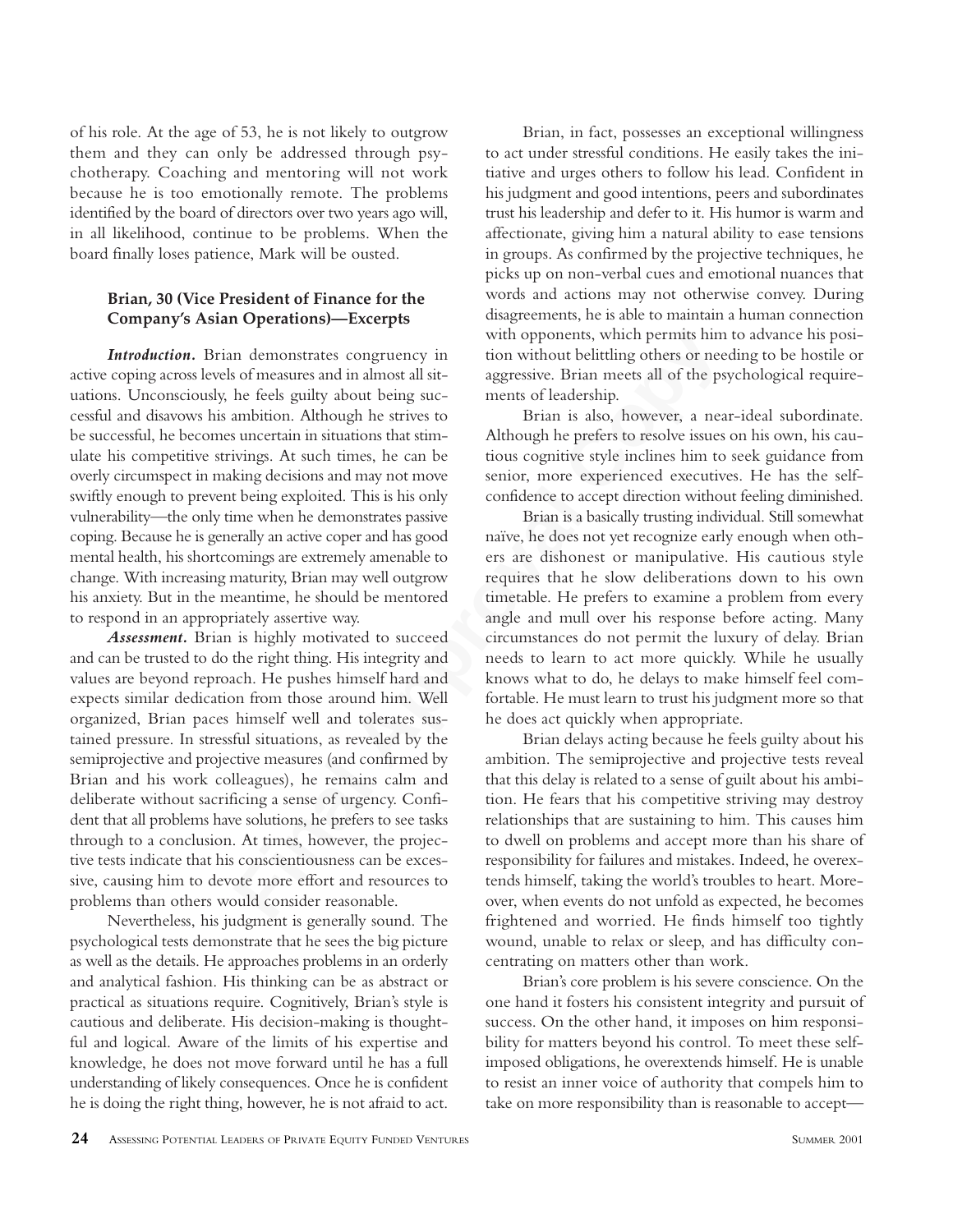passively capitulating to these demands rather than actively and autonomously determining when enough is enough. His sensitivity and wish to be helpful make him vulnerable to exploitation, as he is unable to act quickly enough to cut off those who will take advantage. He may not be tough enough in situations that require punishment, discipline, or standing up to manipulators. The unconscious guilt triggered by these situations results in a passive coping response.

*Recommendations.* Brian is well suited for the management of a start-up and could even be a potential future CEO. He has an intense wish to master new challenges. If the company or its largest shareholders make the effort to groom him by exposing him to increasingly important financial and operating responsibilities, his achievement orientation will repay the investment many times over.

That being said, Brian is young and inexperienced. Therefore, his ambitions need to be more focused. Brian would benefit greatly from mentoring. Ideally, this person will not feel threatened by Brian's increasing success. He will have the confidence to share his experience with Brian while exercising a light touch regarding advice as Brian works to reach his own conclusions. The company's largest shareholders have investments in multiple ventures. They need to take an active role in helping Brian mature so that when the right opportunity presents itself, they can position him as CEO of a new start up.

Brian needs to learn to tolerate that he cannot do everything, that some things are simply beyond his control. When things go wrong, he tends to feel guilty. This guilt distorts his understanding of what is actually occurring, a temporary reversion into passive coping. At such times, Brian's strength—his conscientiousness—becomes a liability because it clouds his judgment. His mentor can help refocus his judgment by pointing out where he is not to blame. This will make him more hard-nosed and realistic in his appreciation of others' actions and their motives. He needs to develop a degree of skepticism about his rivals and peers and to take a more assertive, even aggressive, stand when necessary. His mentor can help develop and hone his ability to read other's motivations and interests and respond more appropriately.

# **Peter, 46 (Vice President of Finance for the Company's North American Operations) —Excerpts**

*Introduction*. Peter, like Brian, is a very healthy personality. With appropriate coaching, he too can modify the inconsistencies in what is a generally active coping style. Although he describes himself as an assertive leader willing to confront conflict, the materials elicited by the projective techniques indicate that he cannot tolerate conflict. At times when he is required to take an assertive, autonomous stand as a leader, he may make concessions or withdraw from debate. He is aware of his heavy dependency on others. Fortunately, he has both the potential and the desire to learn to recognize when he feels threatened by conflict. This awareness will enable him to counter his inclination to withdraw or concede that would otherwise keep him from realizing his leadership aspirations.

*Assessment.* Well educated and extremely experienced, Peter came to the company with an impressive resume. Previously he was the CFO for a division of a Fortune 100 industrial corporation whose revenues are larger than the total revenues of his present employer. He is conscientious, hard working, loyal, and trustworthy, and expects the same from others. For someone who has succeeded in companies known for tough-minded management, Peter is genuinely warm and caring.

d could even be a potential future<br>
inclination to withdraw or concedet<br>
event in to innear new challenges. <br>
Reep him for mealizing his leadershis<br>
ergest shareholders make the effort<br>
encessingly important<br>
enced, Peter Peter is the consummate team player, self-effacing about his own achievements while being intensely competitive regarding the group's. These qualities are reflected in his self-description, what colleagues say about him, and how he responded to the semiprojective and projective tests. His leadership style works best in groups, where he will assert himself to steer others to consensus. Colleagues sense his commitment to their well-being and are often willing to yield to his persuasive powers, confident that he is not misleading or exploiting them. A conciliator who seeks points of agreement, he is extremely well suited for the collaborative work characteristic of upper-level management. Peter is a politician in the best sense of the word.

His approach is not without its drawbacks. The semiprojective and projective tests pointed out that much of his cooperative behavior is a way of avoiding conflicts focused on personal confrontation. He possesses a great fear of conflict, thereby inhibiting or limiting his active coping capacity in confrontational situations. Although he described himself as able to confront poor performance and stand up for favored projects and proposals, his responses on the semiprojective and projective tests were incongruent with this self-description. Fundamentally consultative in outlook, Peter is uncomfortable making unilateral decisions. Moreover, when confronted by a person whose position is non-negotiable, he is more likely to concede than tolerate an impasse or a breakdown in negotiations. Also, when he has to draw the line and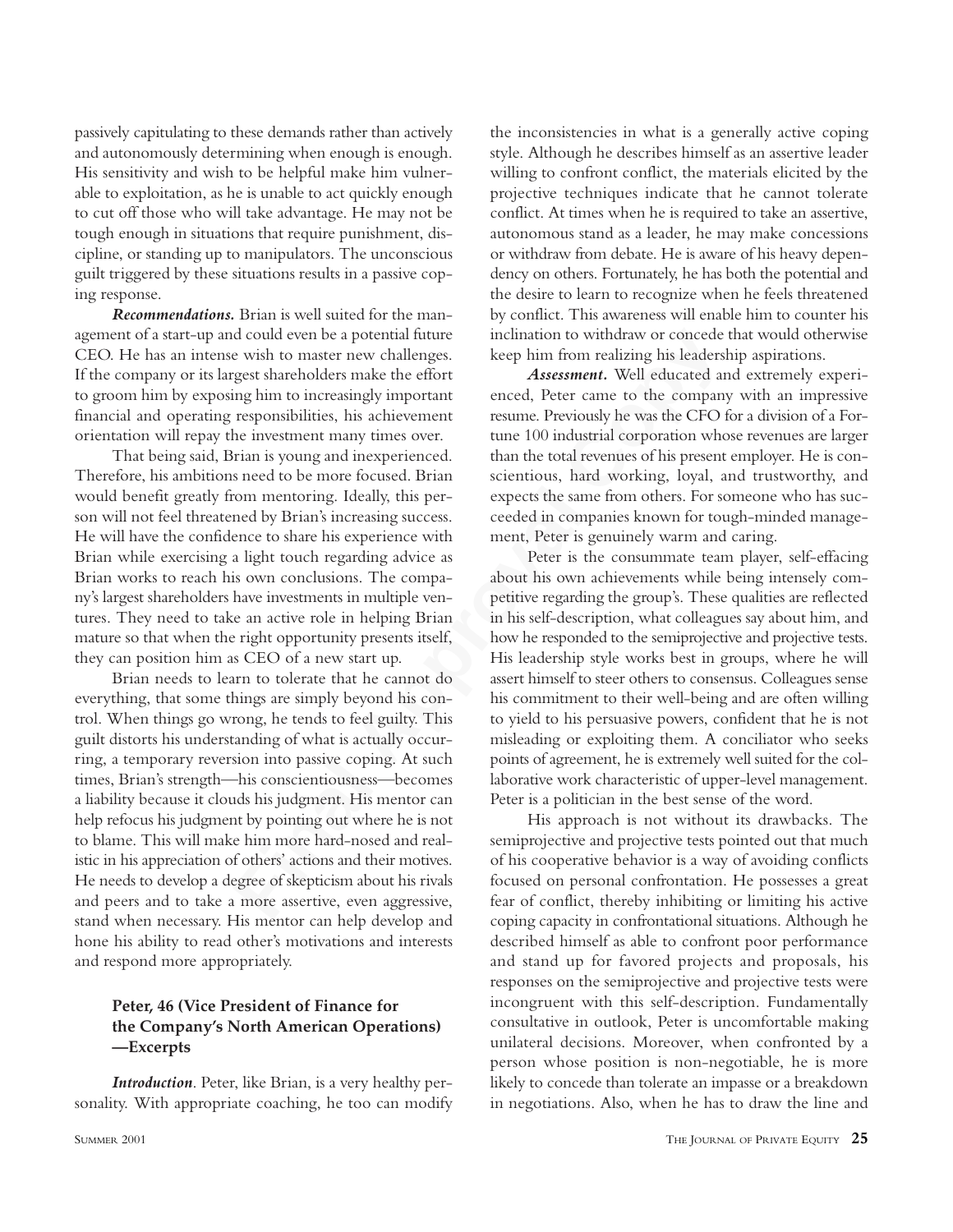control others, he may not exercise his power to its fullest. At such times, he will disappoint subordinates who expect him to behave more authoritatively.

Peter lacks the psychological autonomy needed to act independently of the group. Throughout his life, his strategy has been to blend in rather than stand out. He is willing to sacrifice aspects of his desires or ambitions in order to ensure harmony within the group. He is not aware of this sacrifice. His defining characteristic is his dependence on others, which, while a source of strength, also can be a liability. It serves him well when situations require building consensus and teamwork. It serves him less well when the action he must take requires him to tolerate divisiveness, lack of agreement, or bruised feelings. He values the goodwill and respect of his colleagues too much to be a truly decisive leader. He is limited when the role requires him to take a firm stance, push his ideas against opposition, or hold others accountable.

*Recommendations.* Given Peter's tremendous capacity to cope with many varieties of protracted stress, combined with his experience, intelligence, and education, he is well suited to handle the demands of senior management. His Achilles' heel is interpersonal conflict. His leadership style requires him to sidestep situations that lead to conflict among colleagues and peers. With subordinates he can be too easily conciliatory and nurturing when the more appropriate behavior is to instruct or reprimand. Too often, when confronted by unpleasant conflict, he withdraws from the situation, unable to bring his other psychological strengths to bear to implement the obvious solution.

While this has the potential to be a very debilitating weakness, it is also amenable to change. Peter understands that his career is at risk if he does not provide the leadership needed. He would benefit from coaching by a mentor who is not an immediate part of his management group. Such a mentor would require him to maintain a firm stand or make an unpopular decision. This mentor would support him in situations of conflict so that he can think clearly and take charge. Confronted by his vulnerabilities, Peter can and will surmount them.

For Peter to be a successful CEO, his collegial style of leadership would require a strong board of directors and a cohesive and supportive team of managers. Absent these conditions—for example, in a venture that requires placing large bets on unproven strategies or technologies, where disagreements over matters of corporate direction may be vehement—Peter's style is less well suited, for he may yield to his tendency to cope passively.

# **Mauricio, 37 (Vice President of Finance for the Company's European Operations)—Excerpts**

serves him well when situations<br> **Final Computerions** from doces not have the underlyinal sus and team<br>
and team of the smut take requires him could derive him competencies that would give him<br>
the must take requires him t *Introduction.* Unlike Brian and Peter, Mauricio is unlikely to overcome the psychological issues that are likely to undermine his achieving his career ambitions. On the surface, he is charming and easily able to seduce interviewers into seeing him as the powerful figure he claims to be. Although extremely talented and exceptionally bright, he does not have the underlying confidence in his competencies that would give him the psychological autonomy to pursue initiatives without consistent support and regard from superiors. He copes actively only when he receives the recognition and positive regard of authority figures. Absent such symbolic demonstrations that the figures he admires love and appreciate him, he passively blames those who represent authority for his lack of satisfaction or success at work. In short, he comes across well on self-report measures. It is on the deeper levels of behavior that his deeply ingrained passive dependence on external sources of esteem, predominantly superiors' approval and status symbols, are evident. This passivity and lack of autonomy is discordant with the active coping he demonstrates on self-report measures.

*Assessment.* Extroverted and expansive, Mauricio maintains an essentially aesthetic orientation to life and work. He derives enormous satisfaction from new experiences and stimulating situations. While he is a hard worker and can be disciplined and systematic, he dislikes routine and seeks to avoid it. His ability to improvise is exceptional, and he is comfortable with uncertainty and change. Earlier in his career, Mauricio was on track to become partner at a Big Five accounting firm. Hoping, however, to combine his skills in finance with an interest in long-range business development and corporate strategy, he left public accounting to join his present employer.

Mauricio excels at tending to relationships. His ability to minister to the perceived needs and desires of powerful superiors lies at the very heart of his success. He devotes considerable attention to relations with senior executives of large corporate customers, financial institutions and the investment community, government officials, as well as those at competing divisions within his own company. This social dexterity, combined with his strategic sense, make him a capable negotiator. He is exceptionally able at explaining his position in ways that take into account the other person's perspective and needs. Attuned to what his listener wants to hear, he is facile at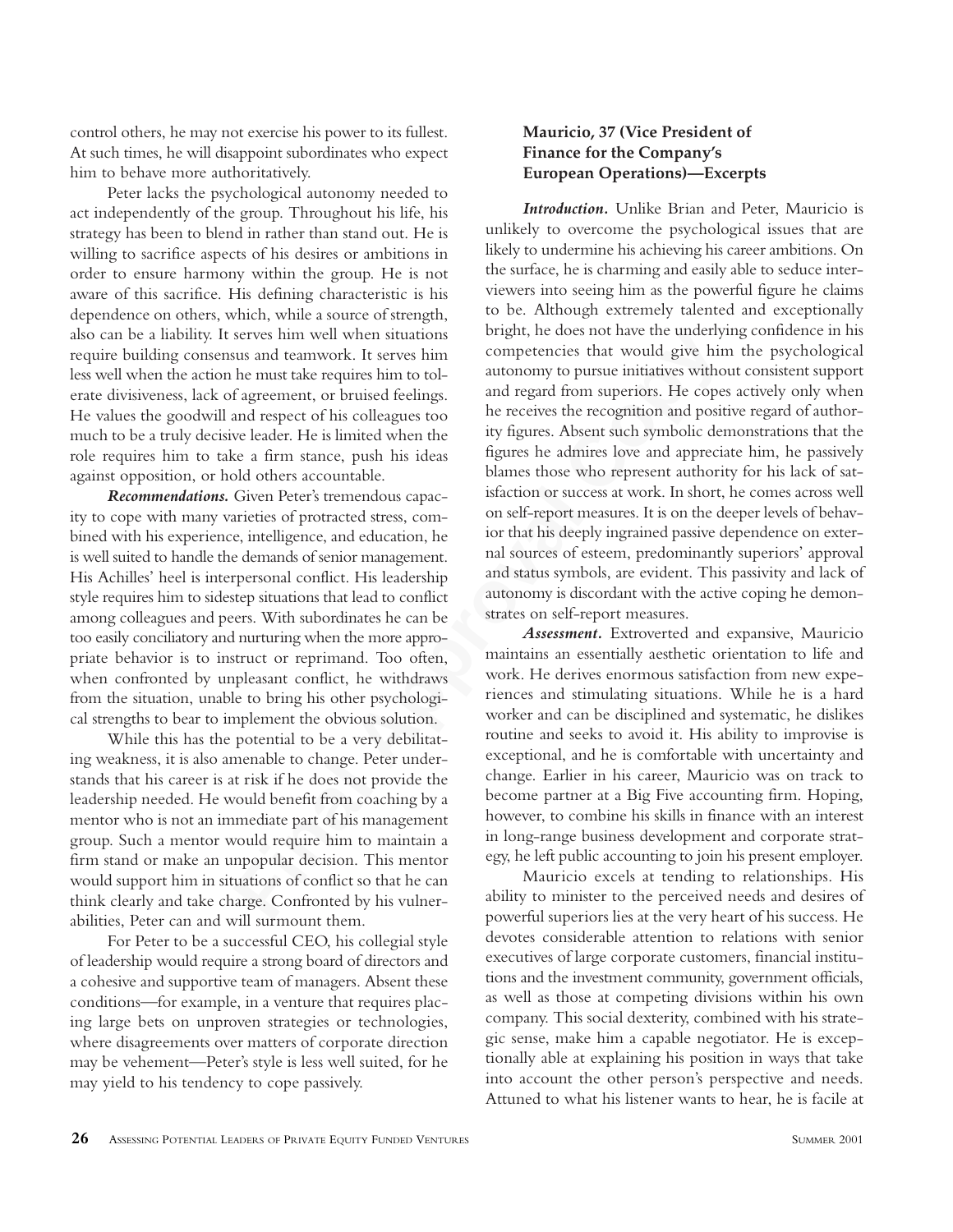changing his self-presentation. Although he does not formally work in the role, these qualities make him a successful rainmaker.

Mauricio is adroit at reading other people because he works for their approval and recognition. He has a strong desire to be the center of attention. Valuing achievement, he strives to succeed in order to be admired and respected by superiors. He derives enormous satisfaction from being recognized for his accomplishments. Almost exclusively oriented towards pleasing superiors, he can be very high-handed with peers and subordinates. He rarely consults others and includes them only as absolutely necessary for his own success. Confident that his solutions are the right ones, willing and able to implement them, he is indifferent to what colleagues think. He sees them as objects he can manipulate in his quest to advance himself.

The projective measures indicate that unconsciously, Mauricio believes he is unworthy of being loved. To compensate, he continually demonstrates his competency at work. Through achievement, he earns the esteem of his seniors, which, in turn, makes him feel valued in ways he cannot find in himself. As inadequate as he feels, success at work fuels a propensity to think he can achieve what others do not think he can, and that he is permitted to cut corners and bend rules others may not. At the same time, he has a nagging suspicion that his sense of entitlement is unrealistic and unmerited.

To convince himself that he is in fact powerful, he relies on external symbols to represent his basic sense of self. The best external symbols are material—money and what (lots of) money can buy. Without them, he lacks confidence that he can take charge effectively. Less visible symbols, such as power and position within the company, are valuable to him only to the extent they allow him to play a starring role.

Desperate to be a star, he frequently acts as a prima donna. He exercises his skill at connecting socially with others primarily to provide himself with an audience. As much as he requires the approval of authority figures, at the deepest levels of his psyche, he regards them as weak and bungling—as less competent than he. If they disappoint him—and they inevitably will—he will abandon them and look for replacements. Towards superiors he does not respect, he makes his contempt evident. Because colleagues are never friends or even allies, he has no one to turn to when he does fail. His peers perceive him far more accurately than do his superiors and tolerate him only as long as he delivers results.

More than is typical of senior executives in large cor-

porations, Mauricio is sooner or later likely to quit or be fired. The moment he does not receive the approval and rewards he desperately wants, he is likely to leave in a huff. Because he has so few allies to protect him, he risks being fired for the kinds of setbacks or failures that better-liked executives would survive. As he goes from company to company in a series of high-level lateral moves to escape his sense of injury and disappointment, Mauricio will plateau in his career.

peers and subordinates. He rarely and insecure to be an effective leade<br>des st. Confident that his solutions are be aloyed team player because he see<br>Ss. Confident that his solutions are bungling and prone to disappoint hi *Recommendations*. Mauricio is too self-centered and insecure to be an effective leader. He is unwilling to be a loyal team player because he sees authority figures as bungling and prone to disappoint him. At the same time, he is equally indifferent to leading others or creating an environment in which others can succeed. As charming, even seductive in his appeal as Mauricio is, investors must be on guard so that they do not harbor false expectations that he will magically rise above who he truly is. If he were to join a start-up venture, the most investors could expect of him is that he be a member of senior management with important responsibilities that he will discharge with great skill and success. But they must remember that he requires considerable handholding. Incapable of being mentored, incapable of leading, he can only be managed.

The easiest way to manage Mauricio is for colleagues and investors to treat him as someone special. He is extremely susceptible to flattery. The more praised and respected he feels, the more flexible he will be in what he will do for the company. He will work extremely hard if he gets from his superiors the symbolic recognition he craves. When he asks for feedback on his performance, his superiors must remember that what he is really asking for is reassurance to counteract his wavering self-esteem as well as calling attention to a performance that is going very well.

Mauricio's problems call for a stronger, more corrective response than most executives are able or willing to give. The psychological issues that drive his behavior are deep-seated. For him to resolve them, he needs longterm psychotherapy. His problems are not amenable to coaching or mentoring. An empathic therapist could give him the admiration he requires, which would enable him to focus on external matters rather than internal issues of self-esteem.

#### **DISCUSSION**

Psychological assessments such as those used in the cases above can provide investors and directors with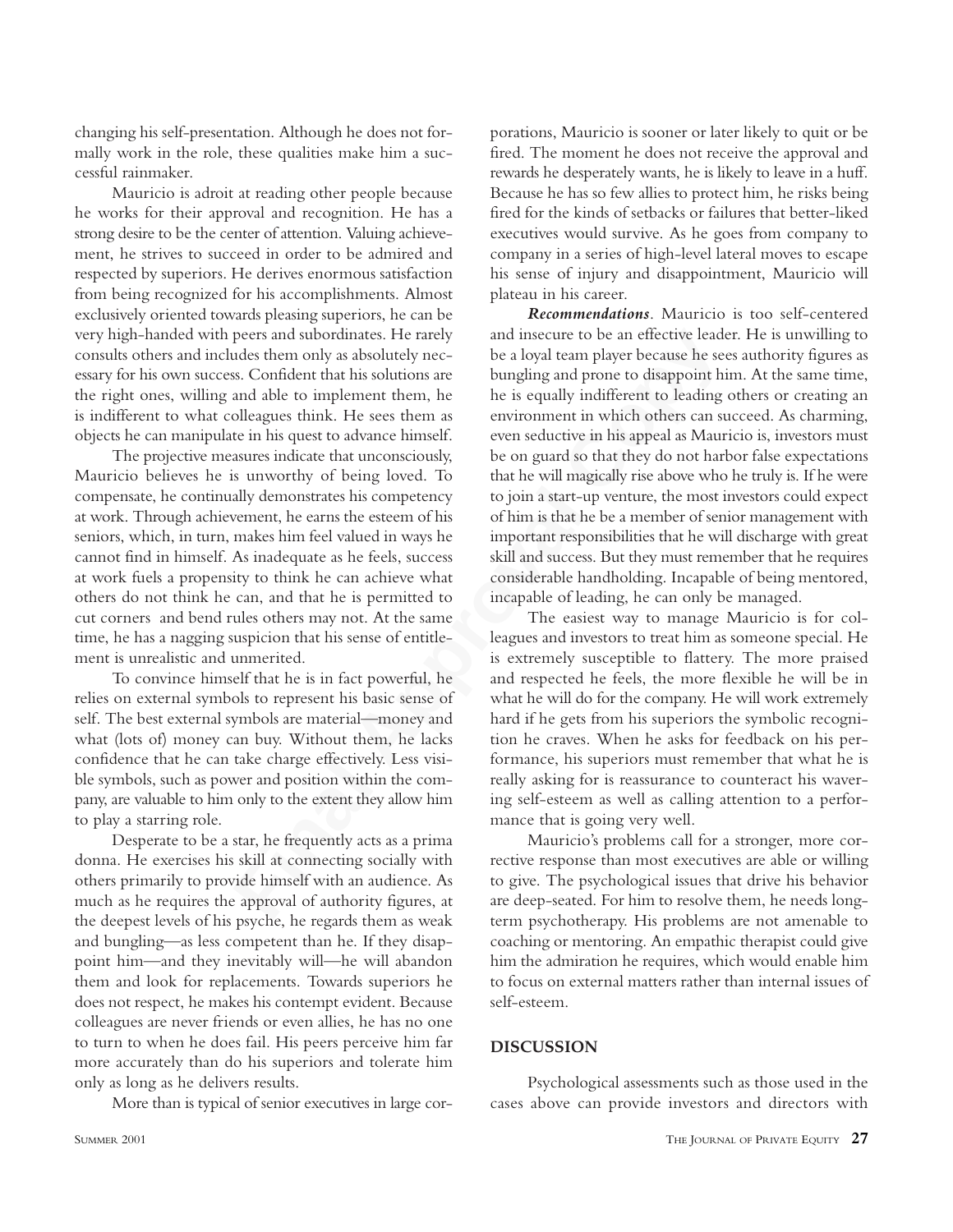insight into the likely fit of the individual with the role. Mark is a nearly ideal leader to build a start-up into a profitable business. Investors and directors must appreciate, however, that when the company requires more stable, routine management, his strengths will become liabilities. When bureaucracy and procedures are needed, Mark is not one to give up control. At that point, directors could facilitate his gracious exit by offering him the opportunity to repeat his success at another start-up. Brian is exceptionally well suited for the stress of running a startup venture. For the time being, until he gains confidence, Brian would benefit from several years' grooming before stepping into the role of chief executive. Peter may well be happier (and more effective) in a larger, more traditional corporate environment. Although his stability, expertise, experience, and mature leadership would give investors confidence in the depth of a new venture's management, he is himself unlikely to be comfortable as a CEO. Mauricio is a wild card. Directors and investors should be wary of his seductive appeal and harbor no false hopes that he can provide the kind of leadership a new venture would need. He can be given important responsibilities that do not require leadership.

#### **CONCLUSIONS**

Perhaps the greatest benefit of an in-depth psychological assessment is the clarity it can provide investors in identifying where the vagaries of business problems shade into matters of individual psychology, as in the example of Mark. As difficult as implementation of corporate strategy usually is, the problem is all the greater for start-ups that lack the organizational structure or market presence that enable more established firms to ride out individual failures of leadership. Smaller firms must have the most capable leaders. These businesses are often only as strong as their leadership. A psychological assessment of a new venture's leaders may be the last mile in a decision whether to fund a particular venture. Through the use of psychological assessments, venture capitalists will enhance their returns by funding entrepreneurs most likely to function well in the stressful environment of a start-up.

## **ENDNOTES**

For further information, contact Leslie Pratch at 312-925-9380 or leslie.pratch@gsb.uchicago.edu.

1 To predict how an individual will cope with the demands of an executive role over time, we assess how unconscious phenomena relate to more conscious, experiential, and observable psychological phenomena (such as behaviors and expressed values, thoughts, and feelings). This process calls for a variety of tests to tap both surface and underlying aspects of personality. Traditionally, such a battery consists of an array of assessment techniques along two separate but related dimensions, ranging from structured to unstructured, and from objective to projective.

The being, until he gains confi-<br>enteroional constraint on behavior. According the particular particular constraints are reached to the proposition between strong ends of the constrained in<br>the constrained more effective) To relate the objective–projective dimension to the structured–unstructured dimension, we can view objective and projective tests as stimuli that present differing degrees of situational constraint on behavior. According to Walter Mischel's (1977) distinction between strong and weak situations, strong situations (e.g., objective stimuli) leave little room for the expression of individual differences, because everyone sees the situation in the same way, understands the expectations, and knows the sanctions for failing to comply with those demands. Such situations tend to suppress individual differences. Conversely, ambiguous situations, which contain few cues to action or information about behavioral sanctions (e.g., projective stimuli), allow for greater expression of individual differences (Schutte, Kendrick, & Sadalla, 1985). One study showed that by manipulating the situational strength, researchers could systematically vary the validity coefficients from low (0.13) to moderate (0.32) to substantial (0.42; Monson, Hasley, & Chernik, 1981). Monson concluded that individual differences in personality would have their strongest impact on behavior in relatively unstructured, psychologically weak situations. This conclusion has practical relevance for selection for executive roles, where one is trying to assess individual differences in a relatively homogeneous pool.

In psychological assessment, we can think of tests as being structured, semistructured, and unstructured. This dimension refers to the degree of specificity of the tasks involved in a test. Structured tests resemble questions with right and wrong answers. The tasks are specific, with little opportunity for individual interpretation of the task. The more the subject is permitted to use his own ideas and imagination in responding, the less structured the situation is. For unstructured tests, the tasks are vague and unfamiliar, and they require that the subject contribute much to the interpretation of the task itself. The tests within a battery are chosen so that the three levels of structure are represented.

Structured tests are typical of standard self-report measures. Tasks are so highly defined that the subject is fully aware of what is expected and has minimal choice. He is expected to find the standard answer, rather than one reflecting personal choice. This eliminates the need to use his personal resources in order to cope with the task. His responses provide little information about his uniqueness as a person. Indeed, the more unusual the subject's answers to self-report measures, the stronger is the inference that an internal psychological process has become so dominant that it has pervaded the perception of